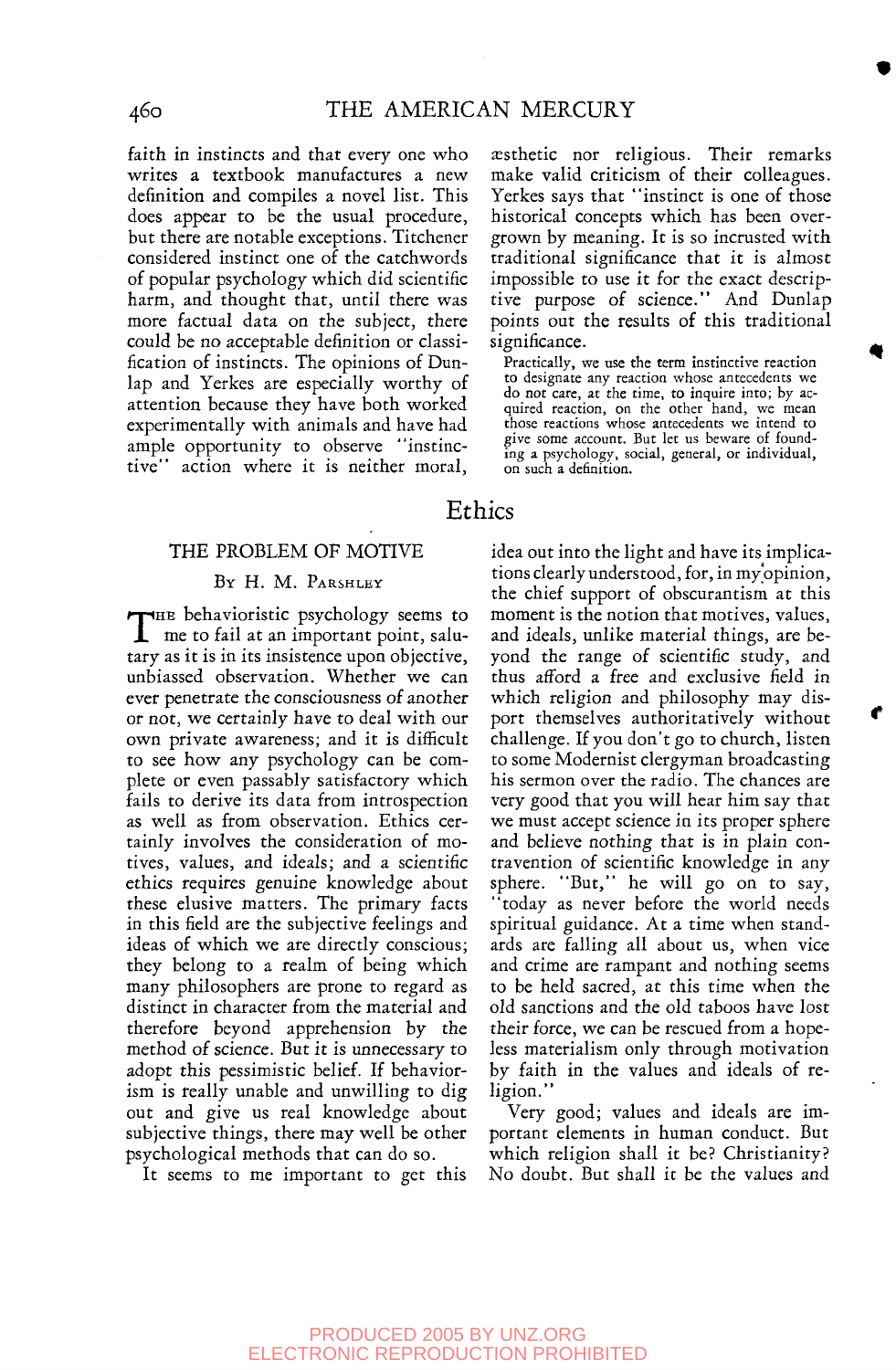ideals expressed by Jesus in the New Testament or those taught by some modern branch of the church? Shall we sell all and give to the poor, turn the other cheek, and take no thought for the morrow, or shall we be prosperous Episcopalians? Religion gives too many, too diverse, and too arbitrary answers to command our respect and confidence. The old sanctions and taboos are losing their force. Motives, values and ideals are sensed as matters of feeling for the most part; but I venture to maintain that they grow out of the fundamental urges by way of human needs, desires and aims, and that therefore they can be studied, controlled, and judged by their fruits—scientifically, like other items of behavior. To set them apart in some vague and inaccessible realm of the spirit is simply to erase them from rational thought. To give them over into the keeping of priests and philosophers whose competence we distrust is to obscure the way to truth about them.

But beyond question the scientific study of these matters is peculiarly difficult, although I see no reason to agree with those who pronounce it impossible. We cannot lay a motive upon the dissecting table or fix *it* under the lenses of a microscope, to be sure; but neither can we treat electricity or life in that fashion. Nevertheless, we understand a good deal about these forces, and we can manage them pretty much as we will—better than a witch doctor, at least. So with the mental forces that undeniably influence a good deal of our behavior. It is certainly possible to study the facts about their occurrence and propagation and note the results that they produce. I consider it nonsense to say, as is the fashion even among scientists, that science consists in measurement, understood in the narrow sense—"the recording of pointer settings." The dis covery and statement of facts, if only it be thorough and honest, may also take the form of description, or narration, or homology, or introspection, and all these are more important than the measurement that

sometimes serves to make a scientific description more precise than *it* would otherwise be. It is well to view with suspicion those who so eagerly advance to limit the scope of scientific curiosity. It may well be that *their* motives need careful investigation.

We have been led to suppose that acts should be judged not only by their consequences but also by the motive that lies behind them. Murder for gain is regarded as worse than murder for infidelity; and premeditated murder is held to be worse than murder in the heat of anger. This attitude seems to me to be based upon two assumptions, of which the first is safer than the second. We assume, first, that it is possible to determine motivation, and, second, that the person acting exercises free will, and may sometimes choose deliberately to do wrong in conscious defiance of certain fixed community standards. The result of our entertaining these assumptions is expressed in our legal punishments. Society visits the most severe penalties upon those who seem to violate its rules with malice aforethought, and such penalties are always tinged with the color of revenge. But if we believe that the culprit fell from grace by accident and under the compulsion of forces beyond his control, we are less disturbed by envy, disgust, anger, or disapproval, and are thus willing to forego the pleasures of vengeance, in a measure.

Now, the biological reason for law in some form is the necessity for social cohesion with its accompanying restrictions on individual freedom. And punishments, in the case of a foresighted and habit-forming animal, most certainly tend to discourage infraction of the rules. That this should be questioned seems absurd enough in view of the methods of the lion tamer and the football coach. I believe that envy, jealousy, and revenge are almost unmitigated evils, and hold that they have no proper place in a rational penology; but if they were totally'eliminated there would still remain the necessity for punishment.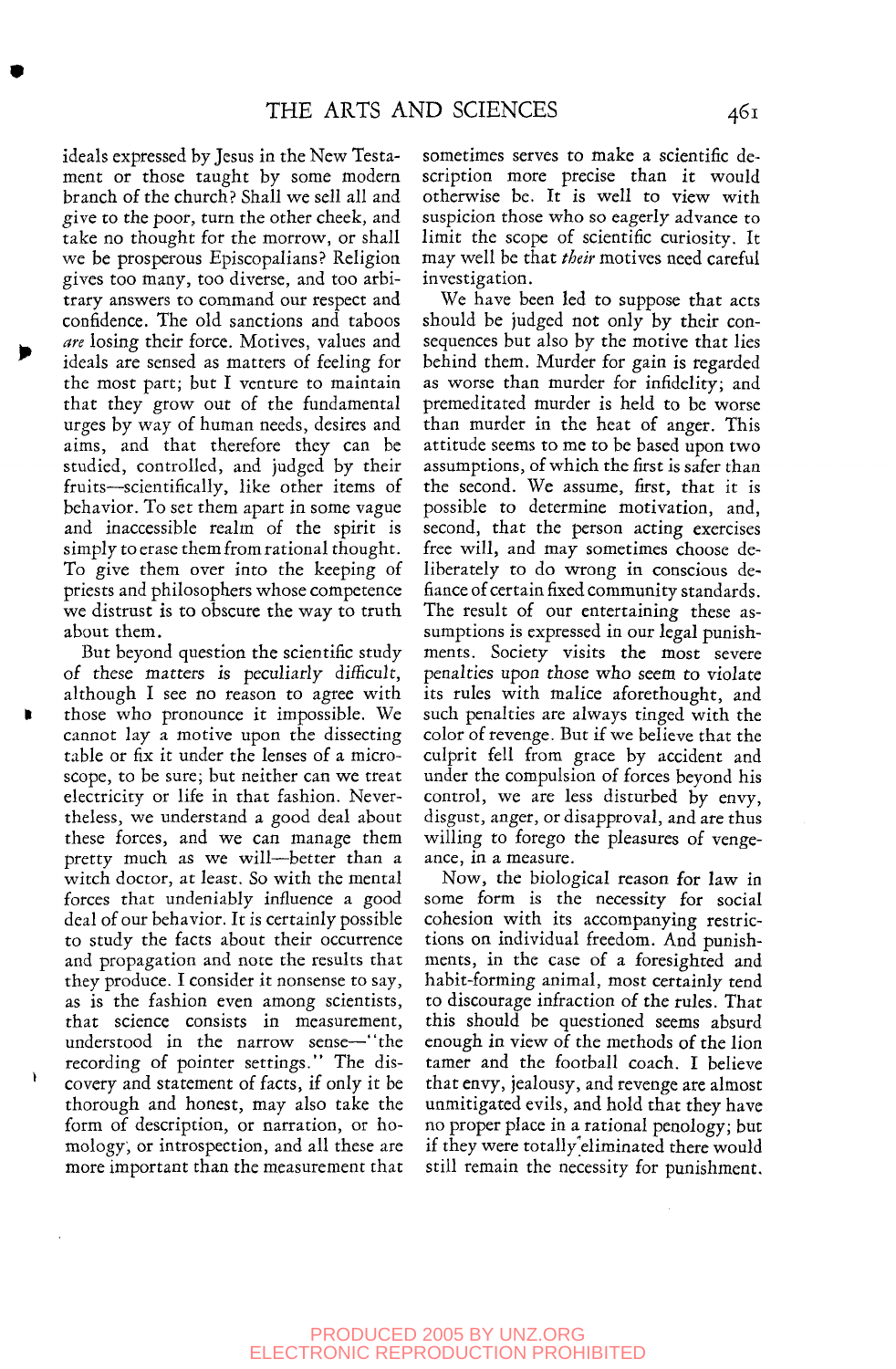For punishment simply serves to substitute a motive for socially desirable action in place of one that leads to undesirable deeds. The chain of cause and effect remains complete, though a new link, a new cause, has been introduced. Punishment, foreseen in imagination, is a compelling motive that unquestionably affects behavior. It causes an individual to act in a manner that suits his fellows and prevents him from causing injury. It certainly deters every one of us from numerous small infractions, even though we may not be among those who would run amuck and do promiscuous rape and murder except for the fear of the law.

There is, however, some reason for the current debate over the efficacy of, say, capital punishment. In times when execution was a common penalty for petty crimes, it is said that pickpockets were wont to practice their art in the crowd that gathered under the very shadow of the gallows; and there is general agreement that unusual mental abnormality may drive certain types of humanity to commit offenses with a force that is quite beyond control by any fear of punishment. But in such cases there are obviously many other factors to be considered. An ignorant and squalid populace is always on the verge of disorder, and severe punishment is but another drop of misery in a cup already full; while a people that lives in comfort is much more likely to appreciate both the advantages of regular behavior and the discomforts of the dungeon or the noose.

In the matter of abnormality we admittedly have to do with exceptional circumstances, and here the gravest questions arise when border-line cases have to be dealt with. How shall we regard the motives of a man who may be slightly insane, who is perhaps perverted, who seems to labor under a special psychological compulsion that leaves most of his behavior untouched? Here it is obvious that science is our only hope. If psychiatrists are competent (even within present limitations) and employed as neutral and unbiassed observers (not in our present ridiculous fashion as special advocates of one side or the other!), they, and they alone, are able to tell us the truth in this important department of ethics.

Motive is a difficult subject, and psychology has a great deal to discover about it; but I think that there is a simple way to view the whole question, for those who wish to maintain a scientific attitude. We can regard motive as the immediate cause of an act, the last link in the chain; and where, as is often the case, it is possible to ascertain our motives, simple scientific honesty requires that they be taken into account. We are interested in consequences, and while several acts may be of the same nature, it often happens that the consequences, near and remote, may be quite different in the various cases. If a man in the delirium of fever reaches out and strangles his nurse, society need not fear the decimation of a valued profession, once he is cured of his malady. But if an ignorant father kills the doctor because his son dies of typhoid fever, society may well detain the offender until his educational defects have been remedied. Again, if an obviously intelligent and well-favored individual shoots his neighbor because he comes home and finds the neighbor making a friendly call, no one's life is safe while the marksman is at large, and he must be shut up where unsentimental warders will curb his urge for reform.

This difference in consequences corresponds to a difference in motives, and the detection of correspondences is characteristic of the method by which science seeks the truth. Those who hold this view of motive are not under the necessity of determining once for all, here and now, the validity of the second assumption that free will is a reality; while waiting for evidence on this question, they can be content to leave it temporarily as a subject for the harmless exercises of creative thinkers.